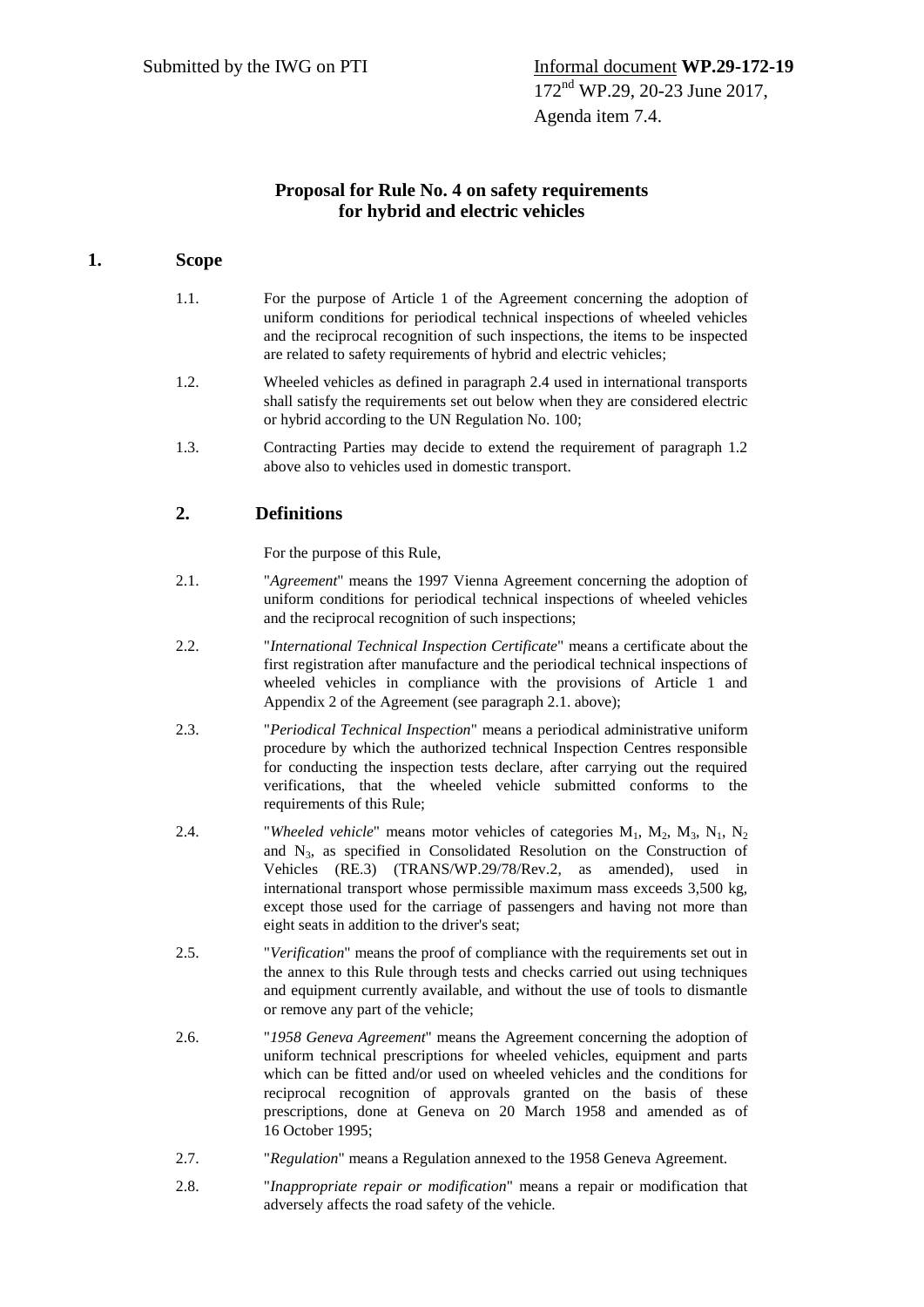- 2.9 Hybrid and electric vehicles: according the scope or the Regulation ECE 100
- 2.10 Residual Energy Storage System (RESS) means the rechargeable energy storage system that provides electric energy for electric propulsion.

The REESS may include subsystem(s) together with the necessary ancillary systems for physical support, thermal management, electronic control and enclosures.

### **3. Periodicity of technical inspections**

| Vehicle categories                                                                                        | Maximum inspection intervals                                                                                                                           |  |  |
|-----------------------------------------------------------------------------------------------------------|--------------------------------------------------------------------------------------------------------------------------------------------------------|--|--|
| Passenger-carrying motor vehicles:<br>$M_1$ , except taxis and ambulances<br>Goods vehicles: $N_1$        | [Four years after the first entry<br>into service of the first registration and<br>every second two years thereafter]                                  |  |  |
| Passenger-carrying motor vehicles:<br>$M_2$ above 3,500 kg and $M_3$<br>Goods vehicles: $N_2$ and $N_3$ : | year after the<br>first<br> One<br>registration (or if the vehicle is not<br>required to be registered, date of first<br>use) and annually thereafter] |  |  |

#### **4. Technical inspection**

Vehicles to which these provisions apply must undergo a periodic technical inspection in accordance with the annex hereafter.

Following verification, the International Technical Inspection Certificate shall confirm the compliance with at least the provisions of this annex.

#### **5. Inspection requirements**

The inspection shall cover at least the items listed below, provided they are installed in the vehicle.

#### **6. Methods of inspection**

The method of inspection set out in the annex shall be the minimum requirement. Where a method of inspection is given as visual, it means that in addition to looking at the items, the inspector can also handle them, evaluate noise, etc.

#### **7. Main reasons for rejection and assessment of defects**

Recommendations for the main reasons for rejection and the assessment of defects are also given in the annex. The three criteria for assessment of defects are defined as follows.

- 7.1. "*Minor defects*" (MiD) are technical defects that have no significant effect on the safety of the vehicle and other minor non-compliances. The vehicle does not have to be re-examined as it can reasonably be expected that the detected defects will be rectified without delay.
- 7.2. "*Major defects*" (MaD) are defects that may prejudice the safety of the vehicle and/or put other road users at risk and other more significant non-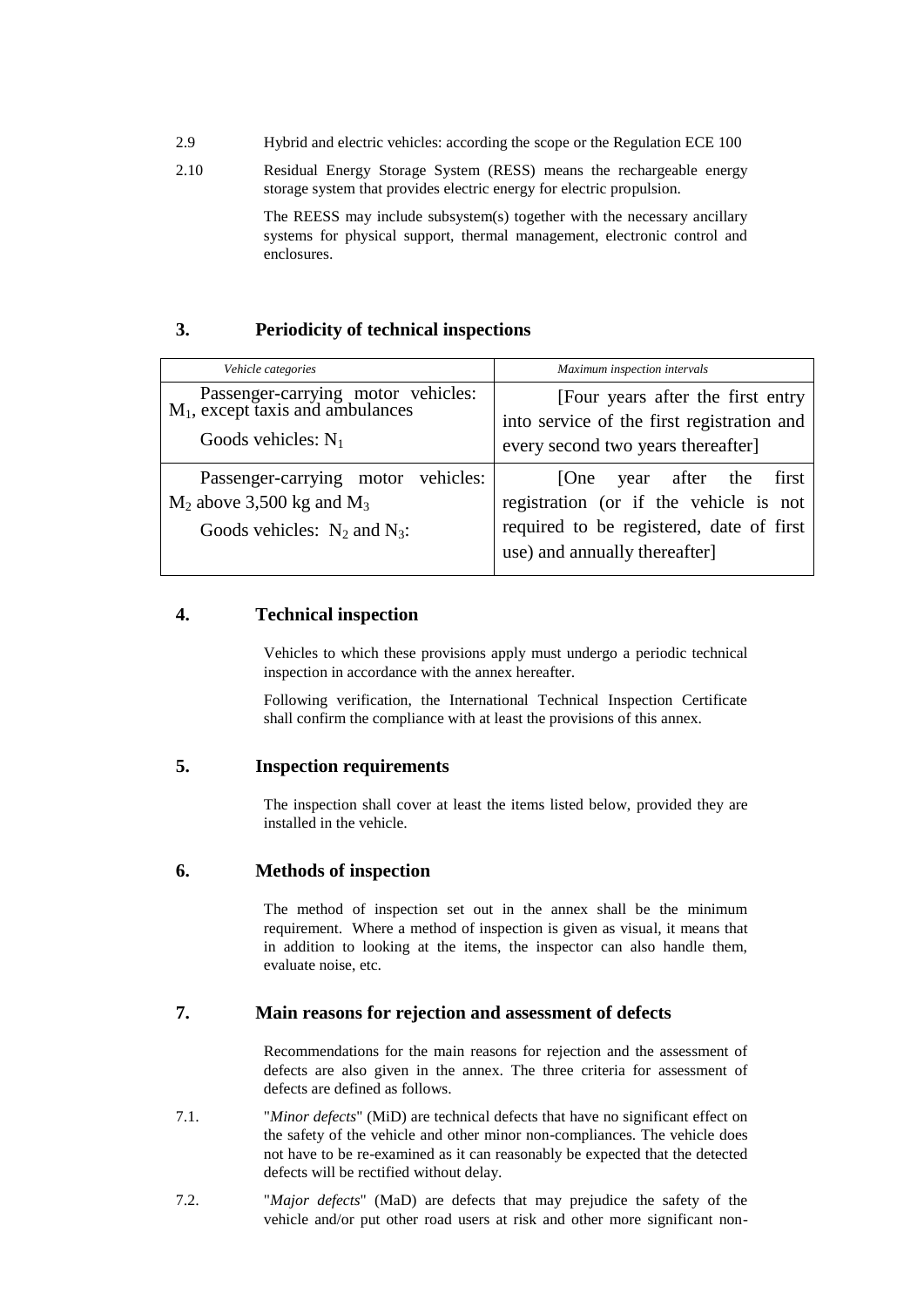compliances. Further use of the vehicle on the road without repair of the detected defects is not allowed although it still may be driven to a place for repair and afterwards to a specified location for the repair to be checked.

- 7.3. "*Dangerous defects*" **(**DD) are defects that constitute a direct and immediate risk to road safety such that the vehicle should not be used on the road under any circumstances.
- 7.4. A vehicle having defects falling into more than one defect group should be classified according to the most serious defect. A vehicle showing several defects of the same group can be classified in the next more serious group if their combined effect makes the vehicle more dangerous.

#### **8. Names and addresses**

The Contracting Parties to the Agreement applying this Rule shall communicate to the United Nations Secretariat basic information on administrative authorities responsible for supervising the inspection tests and issuing the International Technical Inspection Certificates.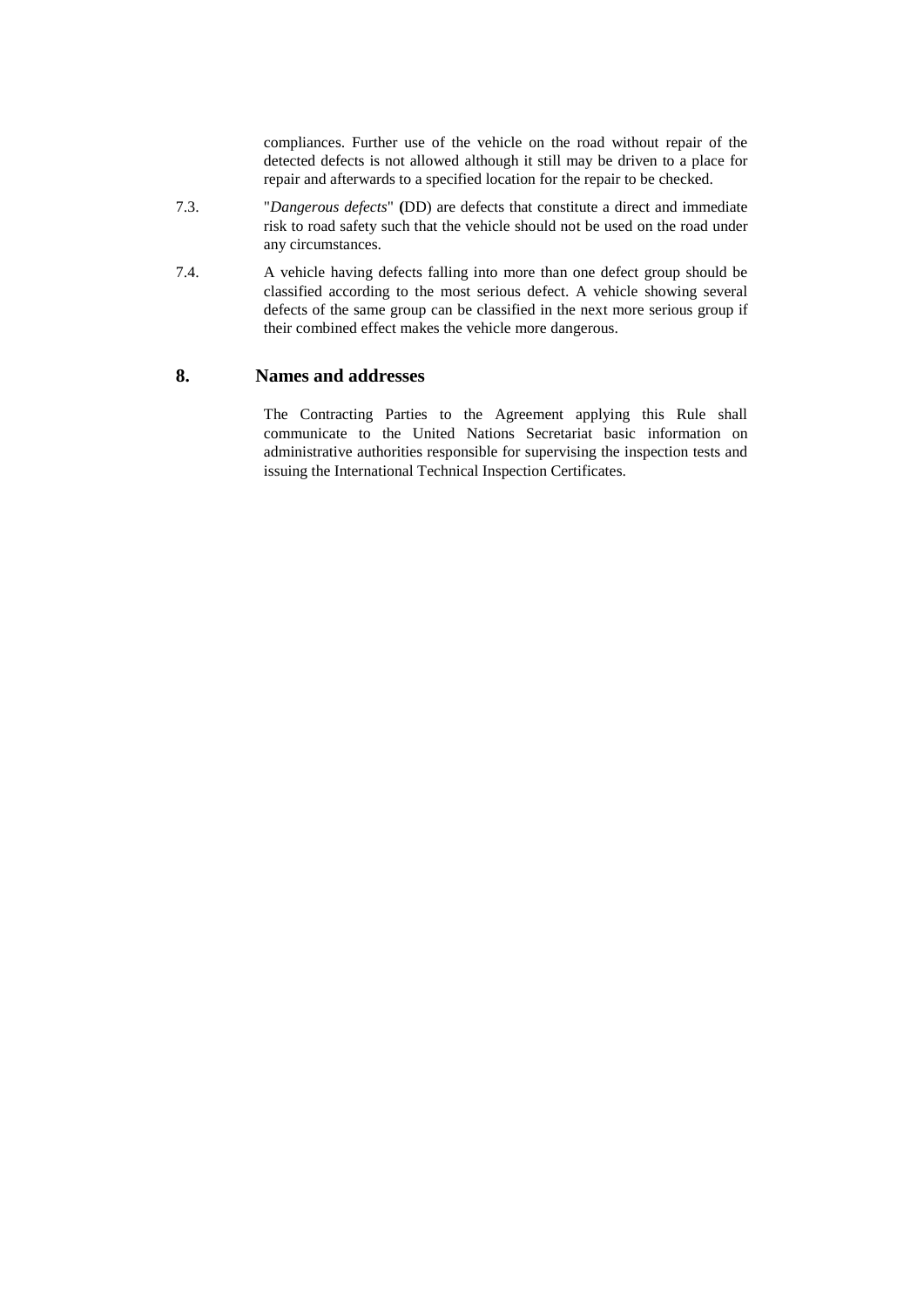## **Annex**

# **Minimum inspection requirements for electric and hybrid-electric vehicles.**

The inspection shall cover at least the items listed below.

| Item                                                                                                                                                                | Method                                                                                                                           | Main Reasons for Rejection                                                                                                                                                                                                                                                                                                                                                                                                                                  |        | Defect Assessment                    |        |
|---------------------------------------------------------------------------------------------------------------------------------------------------------------------|----------------------------------------------------------------------------------------------------------------------------------|-------------------------------------------------------------------------------------------------------------------------------------------------------------------------------------------------------------------------------------------------------------------------------------------------------------------------------------------------------------------------------------------------------------------------------------------------------------|--------|--------------------------------------|--------|
|                                                                                                                                                                     |                                                                                                                                  |                                                                                                                                                                                                                                                                                                                                                                                                                                                             | MiD    | MaD                                  | DD     |
| 1. Electric Vehicle<br>and Hybrid Electric<br>Vehicle's electrical<br>hazard marking as<br>defined by UNECE<br>Regulation 100 if<br>required <sup>1</sup> / fitted) | Visual inspection.                                                                                                               | (a) Missing or cannot be found.<br>(b) Incomplete or illegible.<br>(c) Not in accordance with vehicle<br>documents or records.                                                                                                                                                                                                                                                                                                                              |        | $\boldsymbol{X}$<br>$\mathbf X$<br>X |        |
| 2. Electric<br>regenerative braking<br>system                                                                                                                       | Visual inspection.                                                                                                               | (a) Components missing, damaged or<br>corroded.<br>(b) Warning device malfunctioning.<br>(c) Warning device shows system<br>malfunction.                                                                                                                                                                                                                                                                                                                    |        | X<br>$\boldsymbol{\mathrm{X}}$<br>X  |        |
| 3. Low voltage<br>electrical wiring (as<br>defined by UNECE<br>Reg 100)                                                                                             | Visual inspection with<br>vehicle over a pit or on<br>a hoist, including<br>inside the engine<br>compartment (if<br>applicable). | Wiring insecure or not adequately<br>(a)<br>secured.<br>(b) Fixings loose, touching sharp<br>edges, connectors likely to be<br>disconnected.<br>(c) Wiring likely to touch hot parts,<br>rotating parts or the ground,<br>connectors disconnected (relevant<br>parts for braking, steering).<br>(d) Wiring slightly deteriorated.<br>(e) Wiring heavily deteriorated.<br>Wiring extremely deteriorated<br>(f)<br>(relevant parts for braking,<br>steering). | X<br>X | X<br>X                               | X<br>X |
|                                                                                                                                                                     |                                                                                                                                  | (g) Damaged or deteriorated<br>insulation.<br>(h) Likely to cause a short-circuit<br>fault.<br>Imminent risk of fire, formation of<br>(i)<br>sparks.                                                                                                                                                                                                                                                                                                        | X      | X                                    | X      |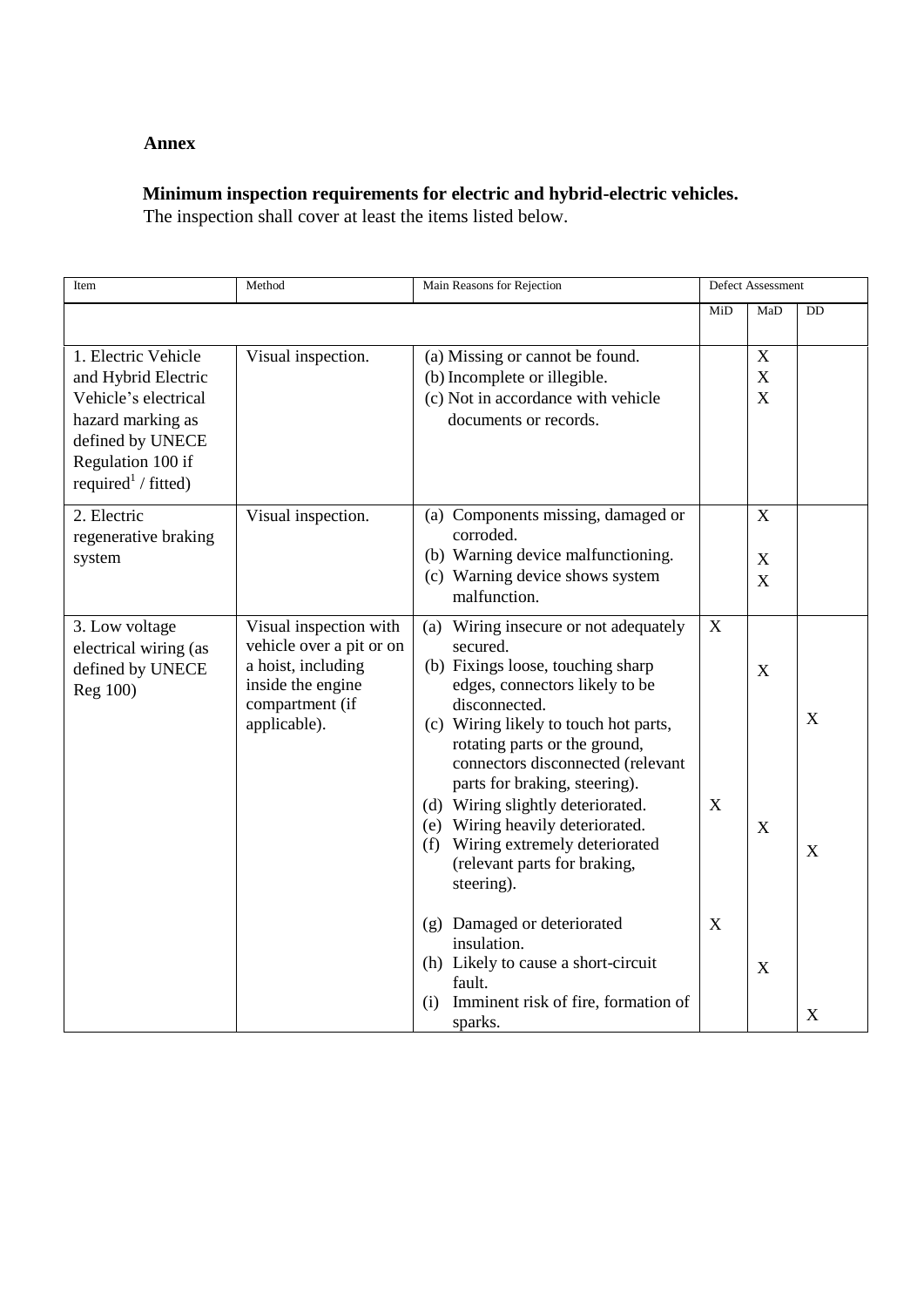| Electric power train (as defined by UNECE Reg 100)<br>4. |                          |     |                                                                  |  |                           |                           |
|----------------------------------------------------------|--------------------------|-----|------------------------------------------------------------------|--|---------------------------|---------------------------|
| 4.1. Residual Energy                                     | Visual inspection with   |     | (a) Not in accordance with                                       |  | X                         |                           |
| <b>Storage System</b>                                    | vehicle over a pit or on |     | requirements1                                                    |  |                           |                           |
| (RESS), e.g. Traction                                    | a hoist, including       |     | (b) Insecure or not adequately secured                           |  | X                         |                           |
| battery(ies)                                             | inside the engine        |     | (c) Insecure or not adequately secured                           |  |                           | X                         |
|                                                          | compartment when         |     | with immediate risk of falling,                                  |  |                           |                           |
|                                                          | appropriated             |     | short-circuit or chock hazard                                    |  |                           |                           |
|                                                          |                          |     | (d) Damaged or corroded components                               |  | X                         |                           |
|                                                          |                          |     | (e) Damaged or corroded components                               |  |                           | $\mathbf X$               |
|                                                          |                          |     | with immediate risk of falling,                                  |  |                           |                           |
|                                                          |                          |     | short-circuit or chock hazard                                    |  |                           |                           |
|                                                          |                          |     | (f) Leaking                                                      |  |                           | X                         |
|                                                          |                          |     | (g) Shields not in place or damaged                              |  | X                         |                           |
|                                                          |                          |     | (h) Shields not in place or damaged                              |  |                           | $\mathbf X$               |
|                                                          |                          |     | with immediate risk of falling,<br>short-circuit or chock hazard |  |                           |                           |
|                                                          |                          | (i) | Damaged or deteriorated electrical                               |  |                           |                           |
|                                                          |                          |     | insulation                                                       |  | $\mathbf X$               |                           |
|                                                          |                          | (i) | Damaged or deteriorated electrical                               |  |                           |                           |
|                                                          |                          |     | insulation with immediate risk of                                |  |                           | $\mathbf X$               |
|                                                          |                          |     | falling, short-circuit or chock                                  |  |                           |                           |
|                                                          |                          |     | hazard                                                           |  |                           |                           |
| 4.2. RESS                                                | Visual inspection when   | (a) | Not in accordance with                                           |  | X                         |                           |
| management system if                                     | possible                 |     | requirements <sup>1</sup>                                        |  |                           | $\mathbf X$               |
| fitted / required <sup>1</sup> , e.g.                    |                          |     | (b) Components missing or damaged                                |  | $\boldsymbol{\mathrm{X}}$ |                           |
| range information,                                       |                          |     | (c) Components missing or damaged                                |  |                           | X                         |
| state of charge                                          |                          |     | with immediate risk of falling,                                  |  |                           |                           |
| indicator, battery                                       |                          |     | short-circuit or chock hazard                                    |  |                           |                           |
| thermal control.                                         |                          |     | (d) Warning device malfunctioning                                |  | X                         |                           |
|                                                          |                          |     | (e) Warning device shows system                                  |  | X                         |                           |
|                                                          |                          |     | malfunction                                                      |  |                           | X                         |
|                                                          |                          | (f) | Warning device shows critical                                    |  |                           |                           |
|                                                          |                          |     | system malfunction<br>(g) Operation of RESS ventilation /        |  |                           |                           |
|                                                          |                          |     | cooling system impaired, e.g.                                    |  | X                         |                           |
|                                                          |                          |     | blocking of ventilation<br>holes,                                |  |                           |                           |
|                                                          |                          |     | ducts, fluid leaks                                               |  |                           |                           |
| 4.3. Electronic                                          | Visual inspection with   |     | (a) Not in accordance with                                       |  | X                         |                           |
| converters, motor and                                    | vehicle over a pit or on |     | requirements <sup>1</sup>                                        |  |                           |                           |
| change control and                                       | a hoist, including       |     | (b) Insecure or not adequately secured                           |  | X                         |                           |
| wiring harness and                                       | inside the engine        |     | (c) Insecure or not adequately secured                           |  |                           | X                         |
| connectors                                               | compartment when         |     | with immediate risk of falling,                                  |  |                           |                           |
|                                                          | appropriated             |     | short-circuit or chock hazard                                    |  |                           |                           |
|                                                          |                          |     | (d) Damaged or corroded components                               |  | X                         |                           |
|                                                          |                          |     | (e) Damaged or corroded components                               |  |                           | X                         |
|                                                          |                          |     | with immediate risk of falling,                                  |  |                           |                           |
|                                                          |                          |     | short-circuit or chock hazard                                    |  |                           |                           |
|                                                          |                          | (f) | Shields not in place or damaged                                  |  | X                         | $\boldsymbol{\mathrm{X}}$ |
|                                                          |                          | (g) | Shields not in place or damaged                                  |  |                           |                           |
|                                                          |                          |     | with immediate risk of falling,<br>short-circuit or chock hazard |  |                           |                           |
|                                                          |                          |     | (h) Damaged or deteriorated electrical                           |  |                           |                           |
|                                                          |                          |     |                                                                  |  |                           |                           |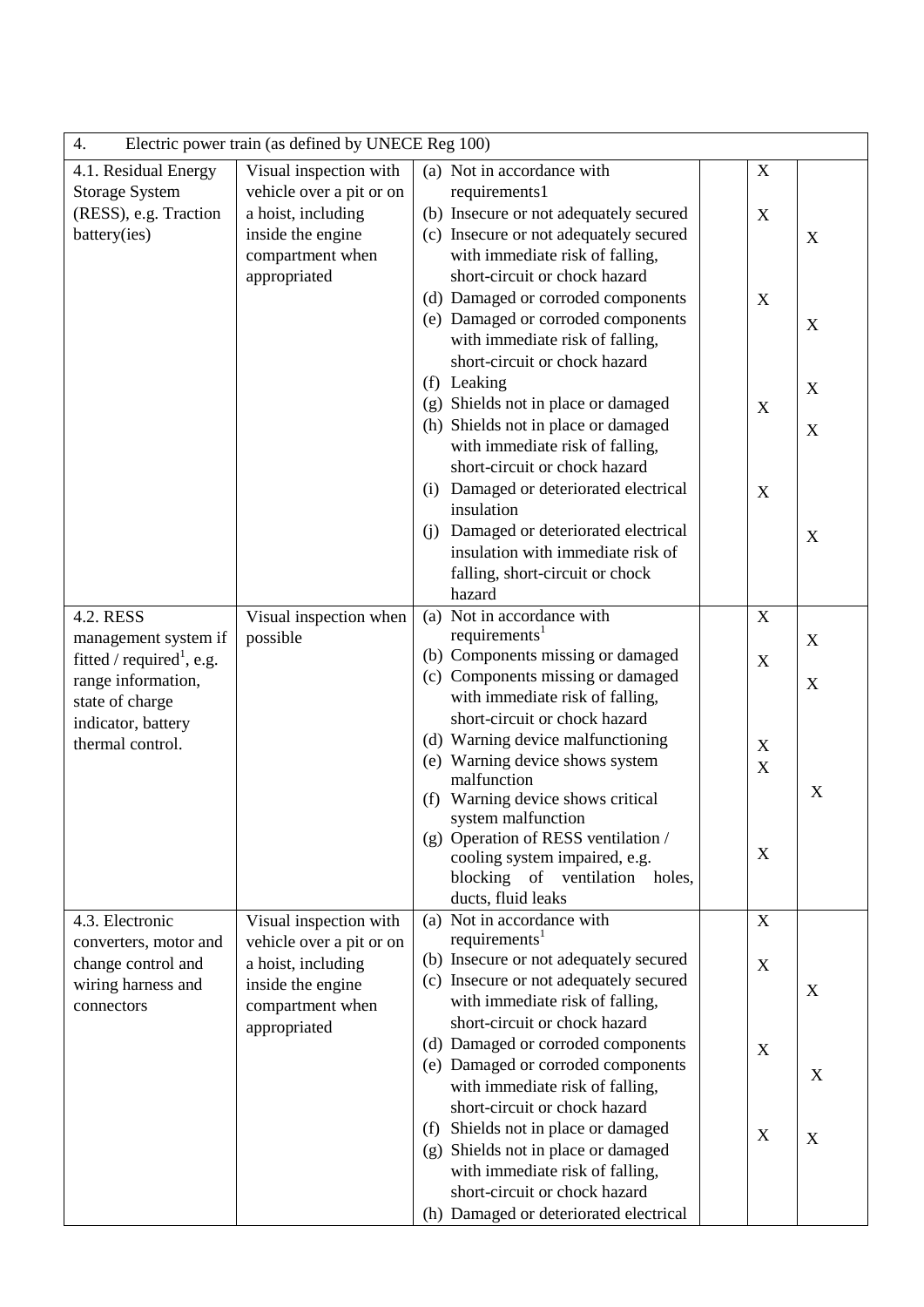|                        |                          |     | insulation                             | $\mathbf X$ |   |
|------------------------|--------------------------|-----|----------------------------------------|-------------|---|
|                        |                          |     |                                        |             |   |
|                        |                          | (i) | Damaged or deteriorated electrical     |             |   |
|                        |                          |     | insulation with immediate risk of      |             | X |
|                        |                          |     | falling, short-circuit or chock        |             |   |
|                        |                          |     | hazard                                 |             |   |
|                        |                          |     |                                        |             |   |
| 4.4. Traction motor(s) | Visual inspection with   |     | (a) Not in accordance with             | $\mathbf X$ |   |
|                        | vehicle over a pit or on |     | requirements <sup>1</sup>              |             |   |
|                        | a hoist, including       |     | (b) Insecure or not adequately secured | X           |   |
|                        |                          |     | (c) Insecure or not adequately secured |             |   |
|                        | inside the engine        |     | with immediate risk of falling,        |             | X |
|                        | compartment when         |     | short-circuit or chock hazard          |             |   |
|                        | appropriated             |     | (d) Damaged or corroded components     |             |   |
|                        |                          |     |                                        | X           |   |
|                        |                          |     | (e) Damaged or corroded components     |             | X |
|                        |                          |     | with immediate risk of falling,        |             |   |
|                        |                          |     | short-circuit or chock hazard          |             |   |
|                        |                          | (f) | Shields not in place or damaged        | X           |   |
|                        |                          |     | (g) Shields not in place or damaged    |             | X |
|                        |                          |     | with immediate risk of falling,        |             |   |
|                        |                          |     | short-circuit or chock hazard          |             |   |
|                        |                          |     | (h) Damaged or deteriorated electrical | X           |   |
|                        |                          |     | insulation                             |             | X |
|                        |                          | (i) | Damaged or deteriorated electrical     |             |   |
|                        |                          |     | insulation with immediate risk of      |             |   |
|                        |                          |     | falling, short-circuit or chock        |             |   |
|                        |                          |     | hazard                                 |             |   |
| 4.5. Auxiliary power   | Visual inspection with   |     | (a) Not in accordance with             | $\mathbf X$ |   |
| equipment, e.g.        | vehicle over a pit or on |     | requirements <sup>1</sup>              |             |   |
| heating, defrosting    | a hoist, including       |     | (b) Insecure or not adequately secured | X           |   |
|                        | inside the engine        |     | (c) Insecure or not adequately secured |             | X |
|                        | compartment when         |     | with immediate risk of falling,        |             |   |
|                        | appropriated             |     | short-circuit or chock hazard          |             |   |
|                        |                          |     | (d) Damaged or corroded components     | X           |   |
|                        |                          |     | (e) Damaged or corroded components     |             | X |
|                        |                          |     | with immediate risk of falling,        |             |   |
|                        |                          |     | short-circuit or chock hazard          |             |   |
|                        |                          | (f) | Shields not in place or damaged        | X           |   |
|                        |                          | (g) | Shields not in place or damaged        |             | X |
|                        |                          |     | with immediate risk of falling,        |             |   |
|                        |                          |     | short-circuit or chock hazard          |             |   |
|                        |                          |     | (h) Damaged or deteriorated electrical | X           |   |
|                        |                          |     | insulation                             |             |   |
|                        |                          | (i) | Damaged or deteriorated electrical     |             | X |
|                        |                          |     | insulation with immediate risk of      |             |   |
|                        |                          |     | falling, short-circuit or chock        |             |   |
|                        |                          |     | hazard                                 |             |   |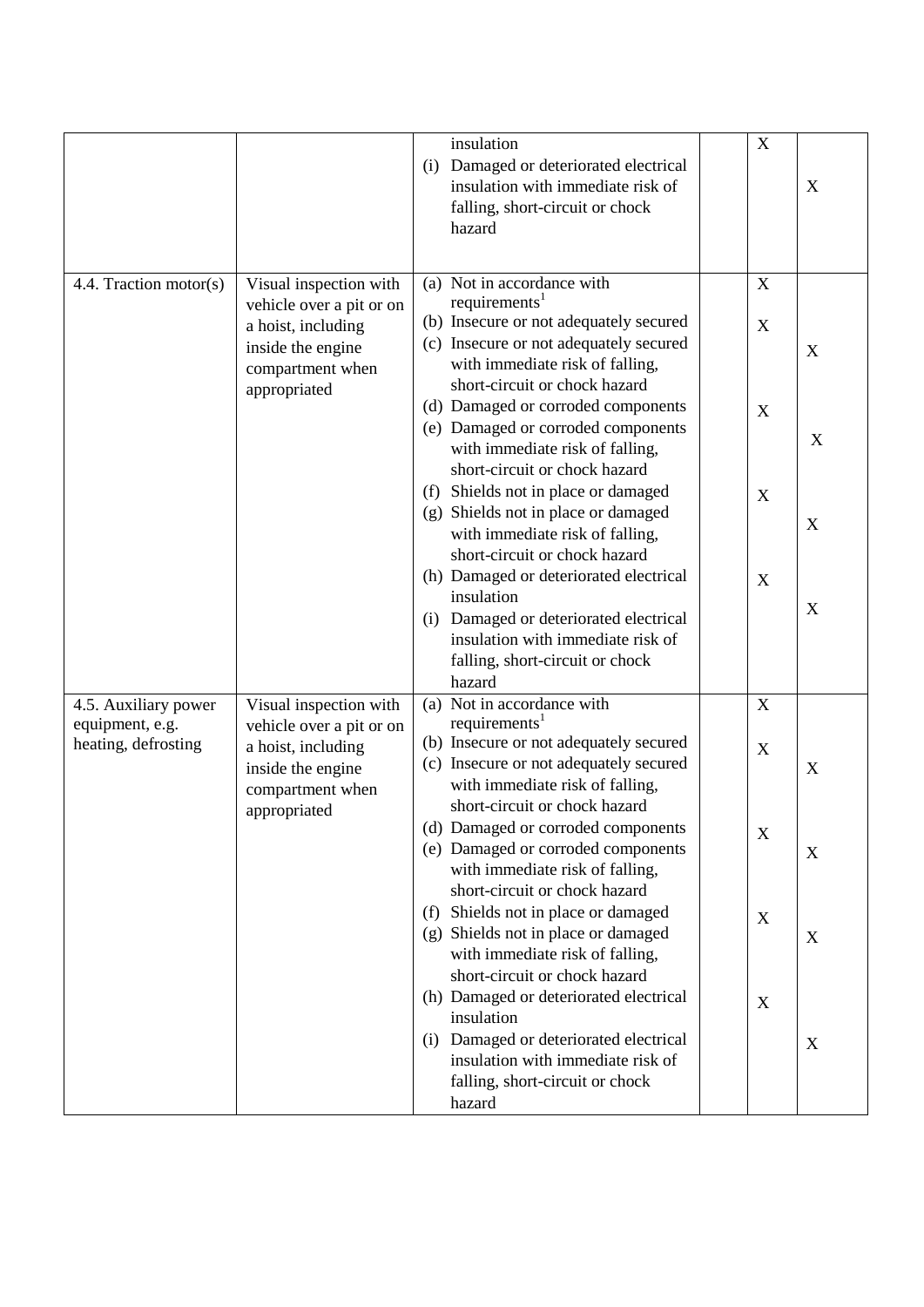| Item                                            | Method                                                          | Main Reasons for Rejection                                                  | Defect Assessment |     |    |
|-------------------------------------------------|-----------------------------------------------------------------|-----------------------------------------------------------------------------|-------------------|-----|----|
|                                                 |                                                                 |                                                                             | MiD               | MaD | DD |
|                                                 |                                                                 |                                                                             |                   |     |    |
| 4.6. Service                                    | Visual inspection and                                           | (a) Insecure or not adequately secured                                      | X                 |     |    |
| disconnect device                               | voltage absence check,                                          | (b) Insecure or not adequately secured                                      |                   | X   |    |
|                                                 | where possible without                                          | with imminent risk of short-circuit                                         |                   |     |    |
|                                                 | disassembling                                                   | or chock hazard                                                             |                   |     |    |
|                                                 |                                                                 | (c) Damaged or corroded components                                          | X                 |     |    |
|                                                 |                                                                 | (d) Damaged or corroded components<br>with immediate risk of falling,       |                   | X   |    |
|                                                 |                                                                 | short-circuit or chock hazard                                               |                   |     |    |
|                                                 |                                                                 | Shields not in place or damaged<br>(e)                                      | X                 |     |    |
|                                                 |                                                                 | Shields not in place or damaged<br>(f)                                      |                   | X   |    |
|                                                 |                                                                 | with immediate risk of falling,                                             |                   |     |    |
|                                                 |                                                                 | short-circuit or chock hazard                                               |                   |     |    |
|                                                 |                                                                 | Damaged or deteriorated electrical<br>(g)                                   |                   |     |    |
|                                                 |                                                                 | insulation                                                                  | X                 |     |    |
|                                                 |                                                                 | (h) Damaged or deteriorated electrical                                      |                   | X   |    |
|                                                 |                                                                 | insulation with immediate risk of<br>falling, short-circuit or chock        |                   |     |    |
|                                                 |                                                                 | hazard                                                                      |                   |     |    |
|                                                 |                                                                 | Voltage presence<br>(i)                                                     |                   | X   |    |
| 4.7. "Active driving                            | Visual inspection and                                           | Indicator / information signal not<br>(a)                                   | X                 |     |    |
| possible mode"                                  | by operation if                                                 | fitted in accordance with the                                               |                   |     |    |
| indicator and                                   | possible                                                        | requirements <sup>1</sup>                                                   |                   |     |    |
| associated information                          |                                                                 | (b) Indicator / information signal not                                      | X                 |     |    |
| signal if driver leaves                         |                                                                 | functioning correctly                                                       |                   |     |    |
| vehicle in active                               |                                                                 |                                                                             |                   |     |    |
| driving possible mode                           |                                                                 |                                                                             |                   |     |    |
| if fitted / required $^1$                       |                                                                 | (a) Indicator not fitted in accordance                                      |                   |     |    |
| 4.8. "State of drive<br>direction" indicator if | Visual inspection and                                           | with the requirements <sup>1</sup>                                          | $\mathbf X$       |     |    |
| fitted / $required1$                            | by operation                                                    | (b) Indicator not functioning correctly                                     |                   |     |    |
|                                                 |                                                                 |                                                                             | X                 |     |    |
|                                                 |                                                                 |                                                                             |                   |     |    |
| 4.9.                                            | RESS external charging system if fitted / required <sup>1</sup> |                                                                             |                   |     |    |
| 4.9.1. Charging                                 | Visual inspection if                                            | (a) Not in accordance with                                                  | X                 |     |    |
| cable(s) if fitted                              | possible                                                        | requirements <sup>1</sup>                                                   |                   |     |    |
| / required <sup>1</sup> and                     |                                                                 | (b) Damaged or corroded components                                          | X                 |     |    |
| if possible                                     |                                                                 | (c) Damaged or corroded components                                          |                   | X   |    |
|                                                 |                                                                 | with immediate risk of falling,                                             |                   |     |    |
|                                                 |                                                                 | short-circuit or chock hazard                                               |                   |     |    |
|                                                 |                                                                 | (d) Damaged or deteriorated electrical                                      | X                 |     |    |
|                                                 |                                                                 | insulation                                                                  |                   |     |    |
|                                                 |                                                                 | (e) Damaged or deteriorated electrical<br>insulation with immediate risk of |                   | X   |    |
|                                                 |                                                                 | falling, short-circuit or chock                                             |                   |     |    |
|                                                 |                                                                 | hazard                                                                      |                   |     |    |
|                                                 |                                                                 |                                                                             |                   |     |    |